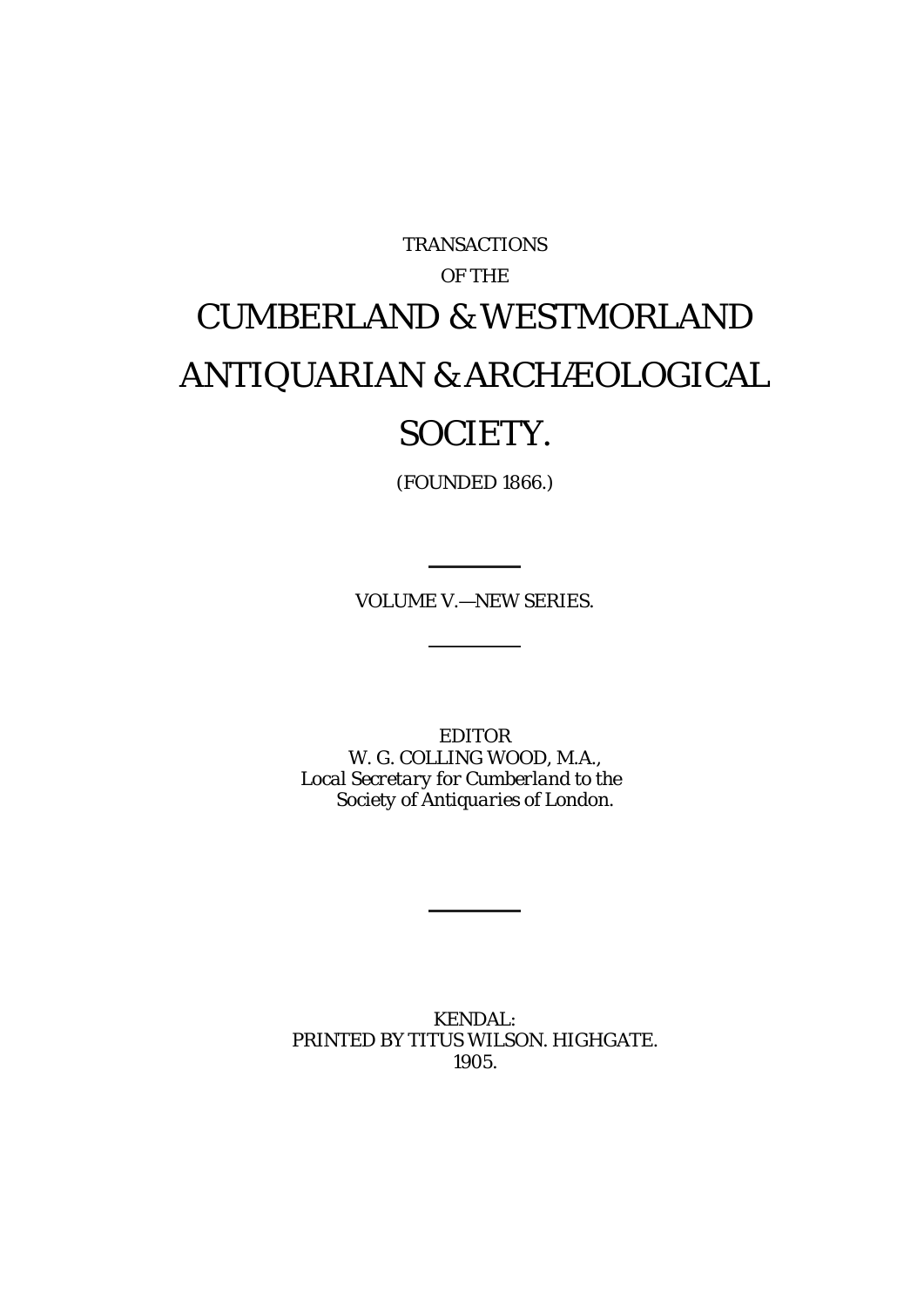The Council of the CUMBERLAND & WESTMORLAND ANTIQUARIAN AND ARCHÆOLOGICAL SOCIETY, and the Editor of their Transactions, desire that it should he understood that they are not responsible for any statements or opinions expressed in their Transactions; the Authors of the several papers being alone responsible for the same.

The Maps, Plans, and Drawings belonging to the Society arc now deposited at Tullie Mouse, where they are available for the use of Members. The key can be had on application to the Librarian.

The exchange Transactions received by the Society are deposited in the Reference Library at Tullie House, where they can be consulted.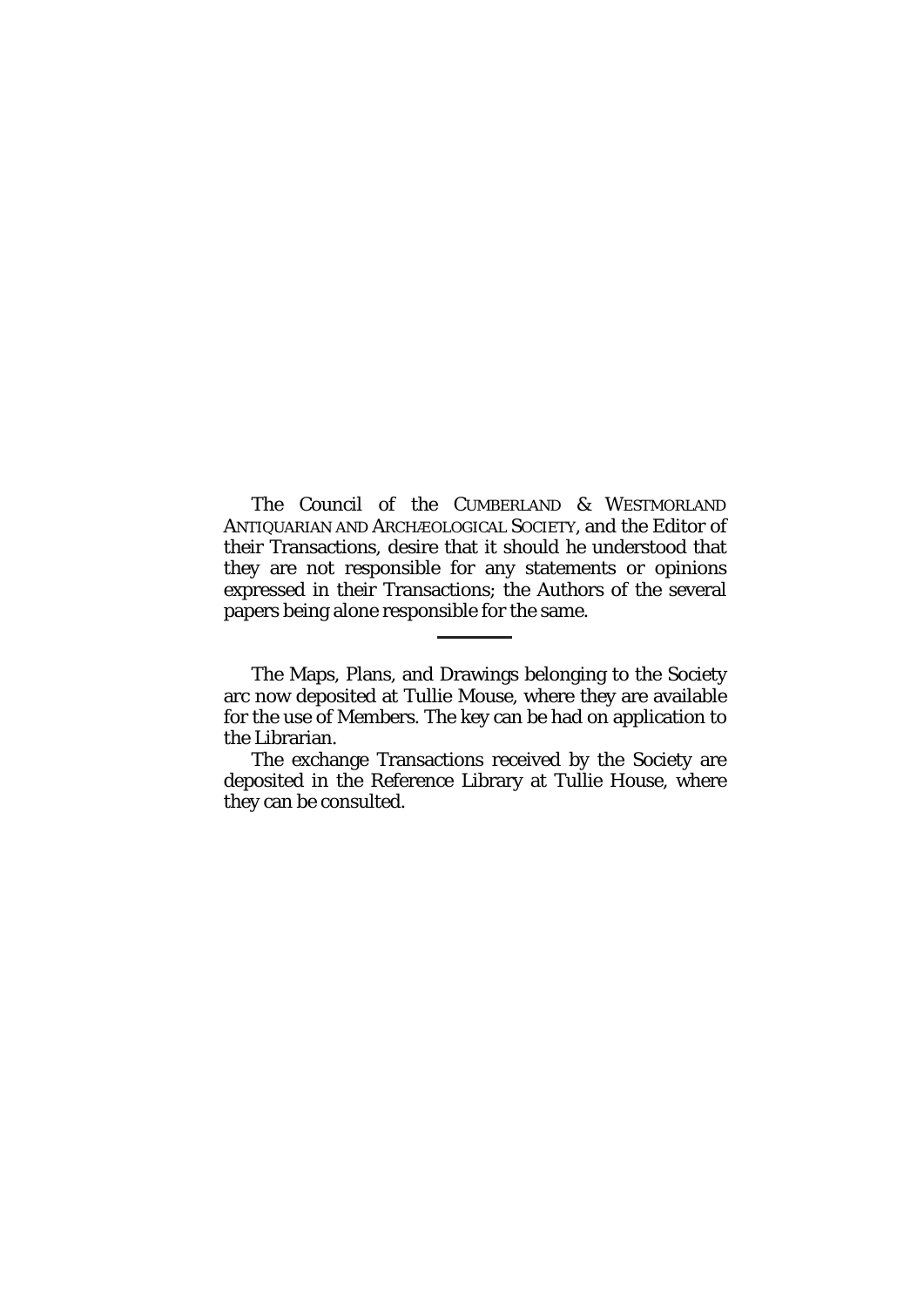

THE CAPON TREE AS IT WAS IN 1833. *Drawn by the Rev. W. Ford. Photo, by the Rev. G. J. Goodman.*

TO FACE P. 129.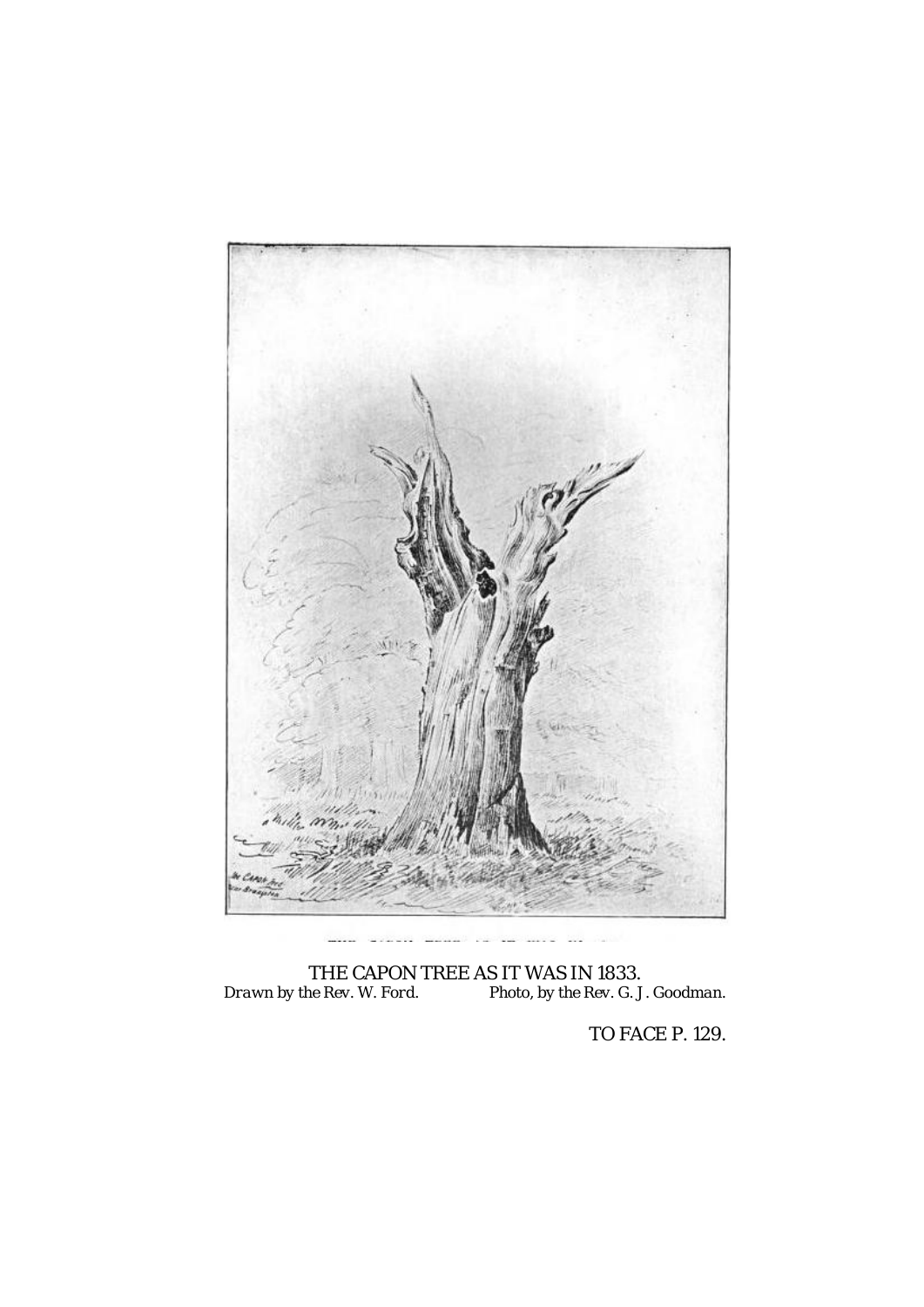# ART. XI.—*[The Capon Tree, Brampton, and its Memories.](http://books.google.com/books?id=U6dUAAAAYAAJ&pg=PA129#v=onepage&q&f=false)*  By HENRY PENFOLD.

## *Read at Carlisle, April 19th, 1904.*

HE consideration of three maps, all of recent date, have THE consideration of three maps, all of recent date, have<br>led to the writing of this paper. On the first, of date 1777, we find marked "The Capon Tree"; on the second, the earliest Ordnance Survey, we find marked "The Remains of the Capon Tree"; while on the most recent map the spot is marked "Site of the Capon Tree." This progressive marking of the name justified the placing on record all that is known of this once famous tree; all the more was this necessary when practically nothing in the way of documentary evidence has come down to us to show its original significance and meaning. The Capon Tree in the minds of the inhabitants of this north-eastern corner of the county was associated with many venerable traditions and stories, and we may find it a necessary though an unpleasant task to unshroud this venerable oak and to clear away the fairy tales—of judges under its branches regaling themselves on capons and wine, of the popularly supposed idea that this tree was the place where thousands of border raiders were executed, of tales of Capon Tree boggles; these and many others just as mythical will have to disappear under the plain light of history.

The Capon Tree stood half a mile to the south-west of Brampton on the side of the old paved road from Newcastle to Carlisle, just where this old road is joined by a lane which leads to the Wreay and Brampton Fell, known in the neighbourhood as the Sandy Lonning. The tree gives the name to a small farm of thirty or forty acres, which in 1778, the year of the making of the Brampton award, was sold for the purpose of the payment of the expenses, and ever since has borne the name of the Capon Tree Farm. By the kindness of Lord Carlisle we have examined his valuable collection of estate maps in the muniment room at Naworth, but as the tree stood on common land—land from time immemorial common to the parishioners and therefore not on the Naworth estate—the more ancient of these maps do not contain evidence even of the existence of the tree. From a rare map of the county of Cumberland previous to the passing of the Enclosure Act, and belonging to Mr. Alderman Dobson, we find the tree marked at the very extreme corner of the common land, the property of Lord Carlisle. From this map of date 1777, as well as from the plan accompanying the award and dated 1778, we see this tree marked alone with no other trees near it. Indeed it is the only tree on the plan issued with the award, a plan which covered 1760 acres of common land which lay in Brampton parish. This alone is some indication of the importance attached to it both by the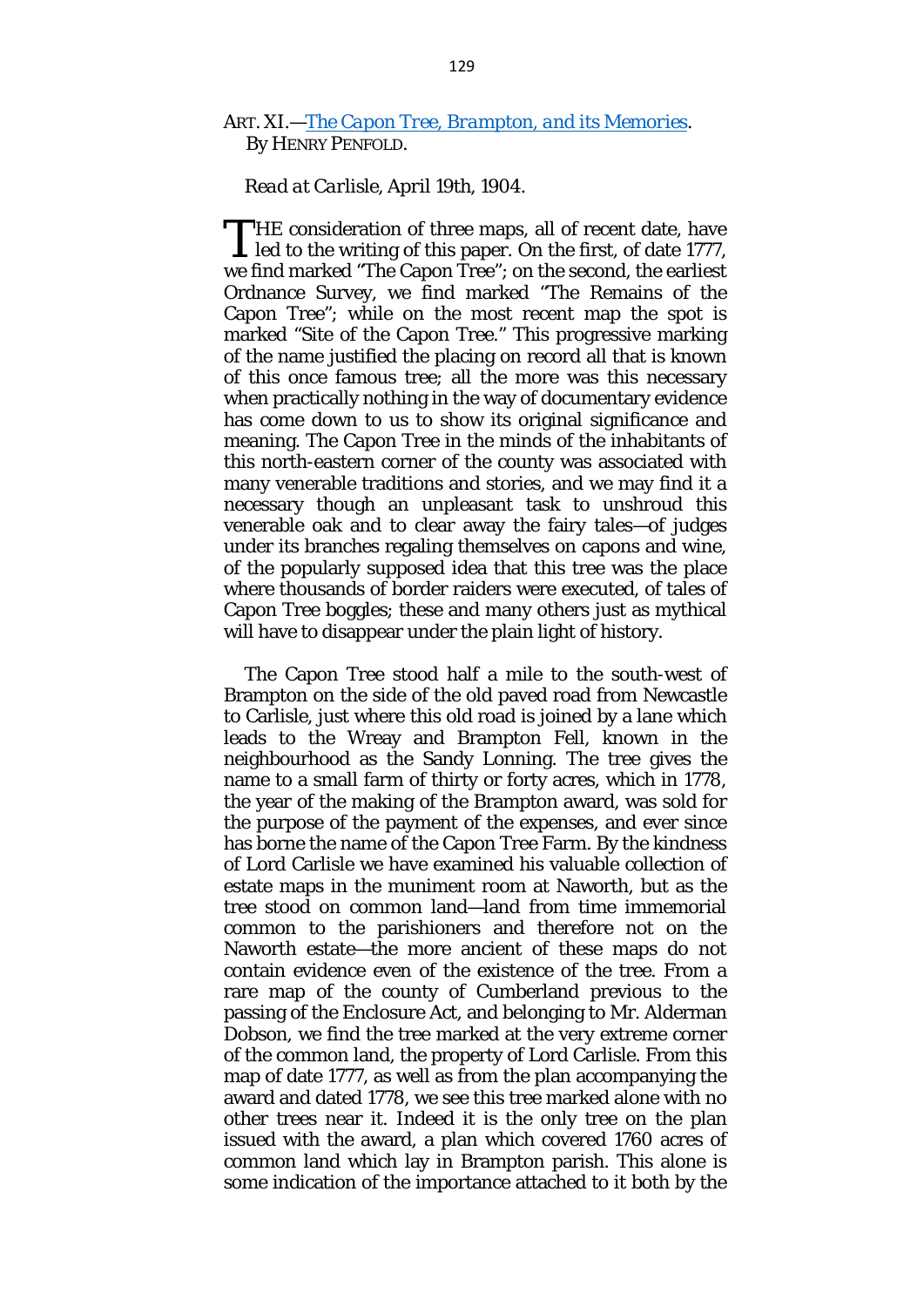parishioners and the makers of the award. Was not this then a likely place for a Bramptonian to gratify one of the only pieces of pure sentiment that a Cumbrian indulges, namely, of setting his friends out on the road or meeting them there when going or returning on their way? Perhaps this has some bearing on the name Capon Tree, a point which we will discuss later on in this paper.

Before proceeding we might in passing note that there are other two Capon Trees known to us—one in the pasture at Alnwick Castle, and the other a solitary remaining member of Jed Forest standing near Ferniehurst Castle, Jedburgh, on the estate of the Marquis of Lothian. How then did these trees, all ancient oaks, get the name? We must confess to a certain amount of diffidence in approaching this, to us, thorny question. Singular indeed it is that there is so little printed matter regarding the name. No attempt is made in either the *Transactions* of the Berwickshire Naturalists' Society or in the *Archæologia Aeliana* to give the meaning. As far as our research goes we have discovered two or three attempts to explain the name. The first is from the *History of Alnwick,* by George Tate, F.R.S., F.S.A. (vol. i., p. 436):—

A favourite pastime of the girls was played here *(i.e.,* under the branches of the Capon Tree) and deserves a passing notice because accompanied by a peculiar local song. The name indicates the character of the game; *Kep* is from Anglo-Saxon *Cepan,* Teutonic *Kappan,* to catch or capture; for when the game was played at by several, the ball was thrown into the air and kepped, or intercepted in its descent by one or other of the girls and it was then thrown up again to be caught or intercepted by some other ... singing at the same time the following ditty:—

> Keppy ball, Keppy ball, coban tree, Come down the long lonning and tell to me The form and the features, the speech and degree, Of the man that is my true love to be. One a maiden, two a wife, Three a maiden, four a wife, &c.

the numbers being continued so long as the ball could be kept rebounding against the tree. *Capon, coban* and *covin,* are several names of the same tree, the letters *p, b* and *v* being interchangeable.

The second attempt to explain the meaning of the name is from Jamieson's *Dictionary:*—

A large tree in front of an old Scottish mansion house where the Laird always met his visitors. The term occurs in the following beautiful stanza, the only one known to remain, of a mother's lament for her son.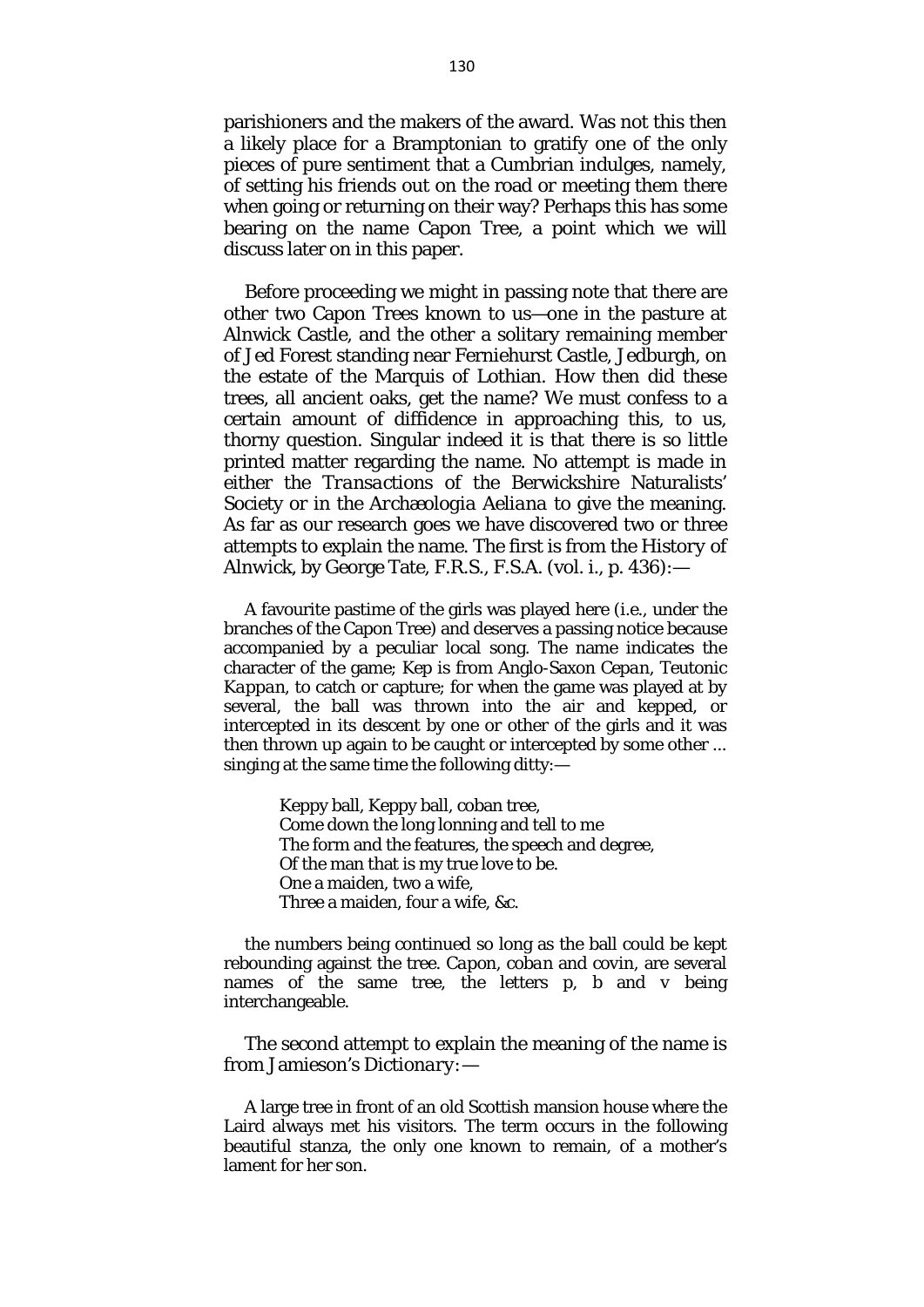He was lord o' the hunting horn And king o' the coven tree; He was lu'ed in a' the west lan waters And O he was dear to his ain minnie.

It has been supposed that this is "convoy tree," the place to which the host "convoyed" (accompanied) his departing guests. Much more probably from "Covyne" as signifying convention or place of meeting like Trysting tree.

The third attempt to give the meaning is from *Arboretum and Fruticetum,* p. 1752, by J. C. Loudon. This Capon Tree (at Jedburgh) is said to have been the place where the Border clans met in olden time, and hence the name of Capon from the Scotch word "Kep"—to meet.

Nor can we leave this part of our subject without alluding to Hutchinson's idea of the derivation of the name. He tells us that the name is derived from the fact of the Judges regaling themselves under its branches with a repast, the principal courses of which were capons and wine. This story is repeated also by Lord Macaulay in his *History of England,*  (vol. i, chap. iii). This appears to be the most fanciful attempt to give the origin of the name, for while it might be a fact that the Judges *en route* from Newcastle to Carlisle regaled themselves as stated, this could not by any possible manner of means be the explanation of the name when applied to the two trees at Alnwick and Ferniehurst. We are therefore compelled to seek elsewhere for the meaning. First, however, let us understand the significance of the Anglo-Saxon.

*Cepan*—To take, hold, go about, endeavour, make an attempt, betake oneself to, seek after, catch at, heed, regard, catch, keep.

#### Bosworth's *Dictionary.*

We do not strain the meaning then when we put down the Capon Tree at Brampton as the trysting tree, the meeting place of the district, to which lovers betook themselves, where friends met friends and where they accompanied them to on their outward journey and sped the parting guest. This idea agrees very well with Jamieson and Loudon, and is confirmed very curiously while writing. Mr. Wm. Barker of the Sands, Brampton, an old "residenter" informs us that the Capon Tree was the rendezvous where all those who in Brampton were inclined for "fisticuffs" met their opponents. He says that on fair, market, or hiring days, the man who considered himself "cock" of the neighbourhood shook the bull ring in the market place, as a sign that he was ready to meet any one who disputed his championship. The opponents always repaired to the Capon Tree, and in the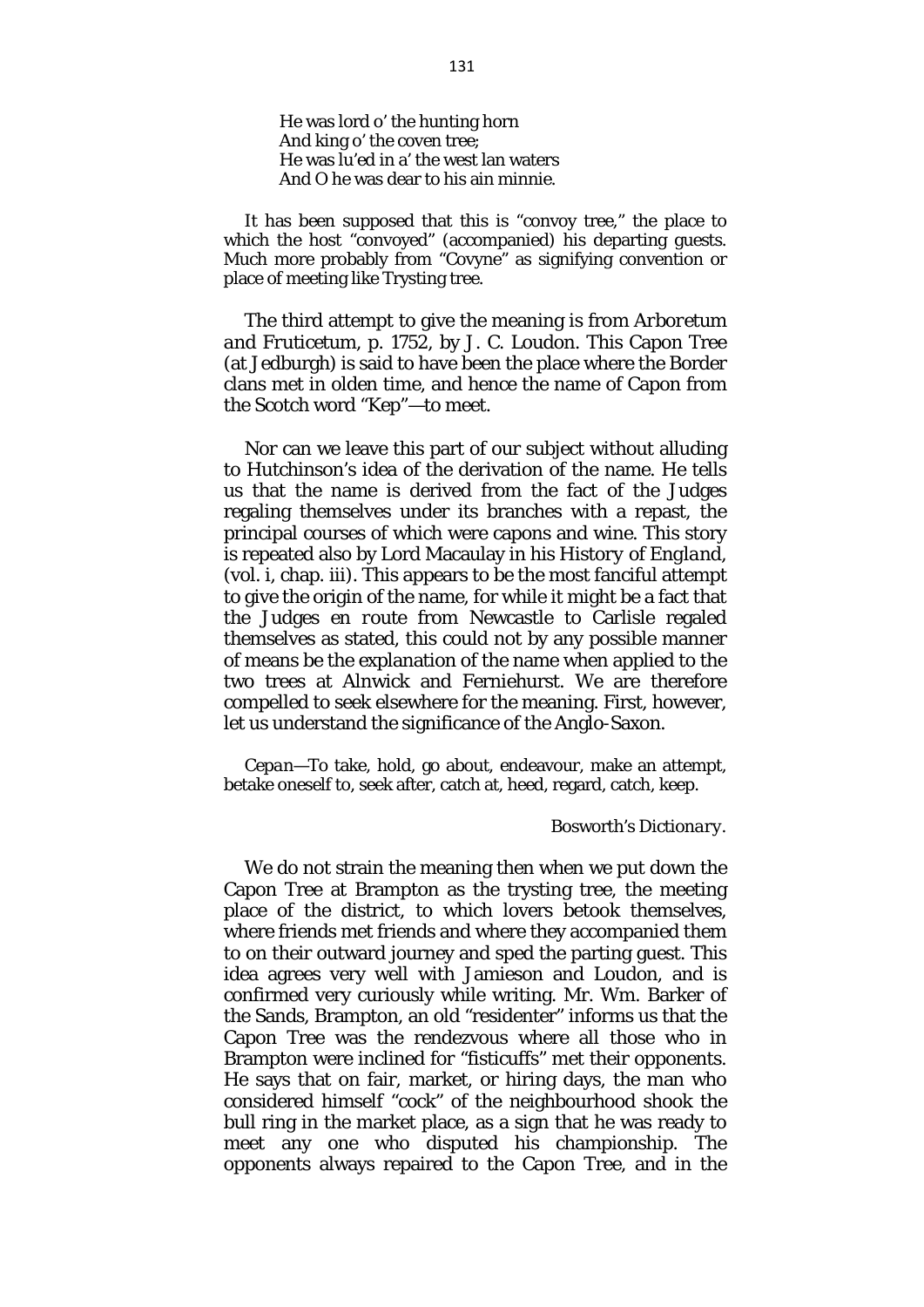presence of such backers as assembled fought for the supremacy. There is no evidence whatever of the rhyming game of Keppy ball having been played against the trunk of the ancient oak, though even if it were so, it is likely that with the tree having become a gallows, the innocent play of the children would be stopped or removed to some less gruesome landmark. More likely indeed, is it that both the tree and the game derived their names from the one root, as the meaning given is wide enough to include both derivations. The game of Keppy ball is still played at Brampton but without any ancient rhyme attached to it.

Chancellor Ferguson has said:—"I have always thought that the history of the retreat of the Highlanders was very inadequately dealt with" (these *Transactions,* x., p. 186). With this remark we are in complete concurrence, and the Capon Tree with its associations affords a proper opportunity for adding a few more facts to those already known regarding the rising of "45," as far as it concerns the County of Cumberland. It is proper here in passing to notice the hitherto almost unobserved fact that Brampton was the scene of the official commencement in the rising of the "15," for from Patten's *History of the Rebellion of 1715,* fourth ed., p. 58, we find:—

The next day (November 1st, 1715) they entered England and marched to Brampton, a small market town belonging to the Earl of Carlisle. Here nothing happened but proclaiming the Pretender and taking up the public money, the excise on malt and ale. Here Mr. Forster opened his commission to act as general in England, which had been brought him from the Earl of Mar, and from this day the Highlanders had sixpence per head per day paid them to keep them in good order and under command.

(P. 64.) They expected to have met with some friends here to have joined them, for it was reported that Mr. Dacre of Abbey-Lannercost, a Papist, had promised to raise 40 men; but he was taken with a fortunate fever which hindered him of his design, and prevented him and his family from ruin; he died since; his name, which was very ancient, is now extinct in that estate.<sup>[\\*](#page-6-0)</sup>

Turning to the "45," we might remark that on November 11th,[†](#page-6-1) 1745, Prince Charles Edward Stuart passed over this

<span id="page-6-1"></span>† The dates are taken from Mr. W. B. Blaikie's "Itinerary of Prince Charles Edward Stuart," Scottish Historical Society.

<span id="page-6-0"></span>\* This note regarding James Dacre of Lanercost ought to be read in conjunction with "Notes on the Dacres of Lanercost," by the Rev. J. Wilson (these *Transactions,* vol. xii., pp. 338-343). Some of the remarks there made by Mr. Wilson are still further proved by the above extract.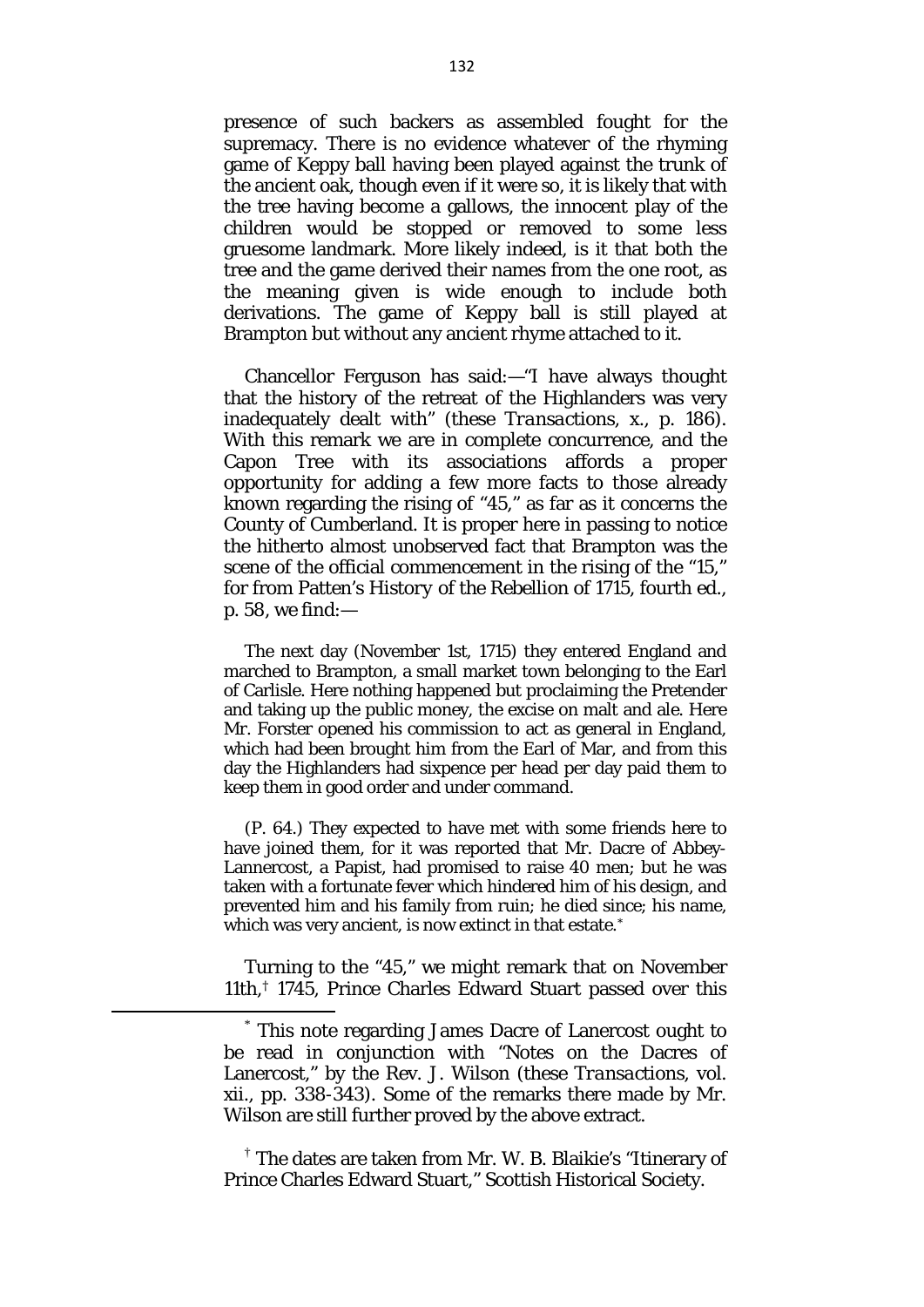old road, and entered Brampton by the Lonning. Two or three days later the Mayor and Corporation passed the tree when going and returning on their errand of delivering upon bended knees the keys of the city to their conqueror at Brampton. Prince Charlie himself, also, on Monday, the 18th November, 1745, left Brampton on his white charger, preceded by his hundred pipers in full Highland panoply, and took possession of the city—the proudest act and the proudest day of his romantic career; and nine months later a procession of six Jacobite sufferers were drawn on hurdles up the old highway, the place of execution being the Capon Tree. The executioner was one William Stout of Hexham, who for the sum of twenty guineas and the perquisites of clothes carried into effect the sentences of the Judges. Twenty suffered at Carlisle, six at Penrith; and on the 21st of October, 1746, six suffered on the Capon Tree at Brampton (Walker's *History of Penrith,* p. 97). The trials at Carlisle in the summer and autumn of 1746 are matters of common knowledge. Suffice it to say that the description given in *Waverley* (chap. 69) by Sir Walter Scott of the execution of Fergus Maclvor and Evan Maccombich is, as competent historians agree, correct in all its detail. The Brampton sufferers were among the 125 who were thrust into the small dungeon of Carlisle Castle, whose only light and ventilation are supplied by a narrow slit in the exterior wall—a piece of inhumanity which can only be compared to the Black Hole of Calcutta. Here they were confined from August 12th, 1746, to the middle of October. The six Brampton sufferers were:— Colonel James Innes, Captain Patrick Lindesay, Ronald Macdonald, Thomas Park, Peter Taylor, and Michael Delard (*The Scots Magazine,* 1746). It is worth while endeavouring to trace these men. This we have done, and thanks to the researches which Mr. W. B. Blaikie has made for us among the State papers in the Public Record Off1ce, we are able to give many particulars concerning them. For the particulars regarding Patrick Lindesay we are indebted to Mr. A. Francis Stewart, a lineal descendant of James Innes.

As James Innes seems to have become a colonel in the service of Prince Charles Edward Stuart and to have been a person of some note in the rising, we will give the particulars regarding him in full:—

S. P.Dom George II. Vol 87. Sept 1746

Unto the Kings most excellent Majesty

The humble petition of James Innes presently prisoner in the Castle of Carlisle under conviction of high treason Sheweth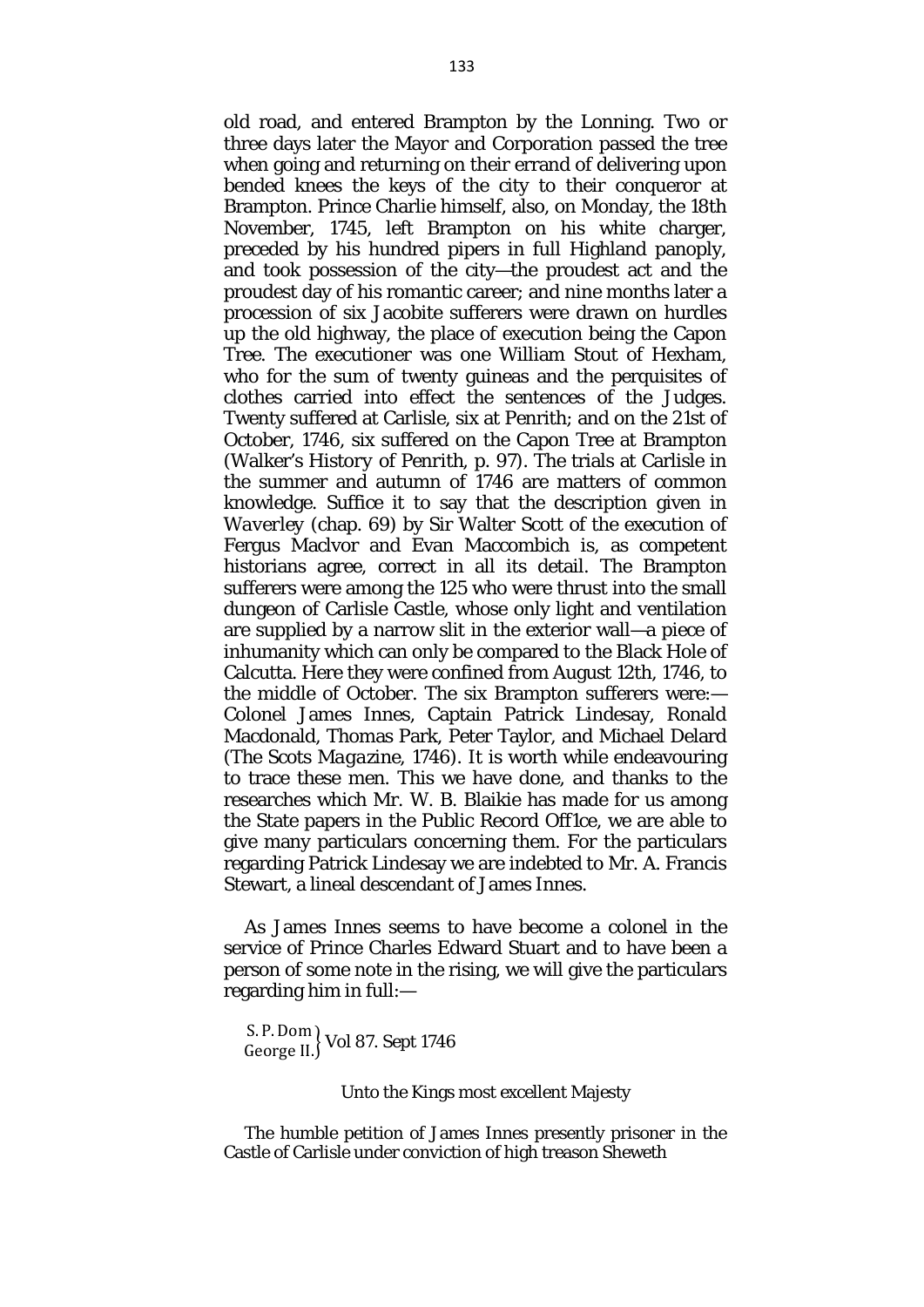That I have always behaved myself as a dutiful and loyal subject to your Majesty untill sometime after the breaking out of the late wicked and unnatural Rebellion.

That after the said Rebellion did break out I always expressed a dislike and abhorrence of the attempt.

That sometime in the month of October last a party of the Rebels of about Three hundred armed men came to the town of Cullen the place of my residence, and having by force broke into my house and required me to go with them, I was by their threatenings prevailed upon to comply and to my great sorrow must acknowledge, That I continued sometime in their company tho' I showed a great unwillingness and aversion to their designs.

That being sensible of my crime tho' attended with no atrocious circumstances, I resolved to give your Majesty's Judges no trouble, and therefore threw myself upon your n1ajestys known clemency, and upon my arraignment pleaded guilty.

That I am a man of near seventy years of age and have a family whose subsistence depends upon my life, That I have a full sense of and thorough repentance for my crime and therefore with the greatest humility I prostrate myself at your Majesty's feet for mercy.

May it therefore please your most Excellent Majesty to extend your known clemency to your Petitioner who will dedicate the remainder of his days to praying for your Majesty's long and happy reign for the prosperity of your Royal House and that your Majesty's posterity may continue to reign over a People happy in their Sovereigns to the latest ages.

[Signed] James Innes.

Addressed Unto the King's most excellent majesty

The humble petition of James Innes Prisoner under conviction of High Treason at Carlisle 1746.

Endorsed  $R<sup>d</sup>$  from the E of Finlater Sept 29, 1746.

In his letter of Sept. 27 transmitting the petition and the affidavits, the Earl of Finlater says that his transmitting them is not to be interpreted as an attestation from himself as a truth of the facts contained in them.

[Affidavits sent with the petition].

In behalf of James Innes prisoner under conviction of High Treason at Carlisle.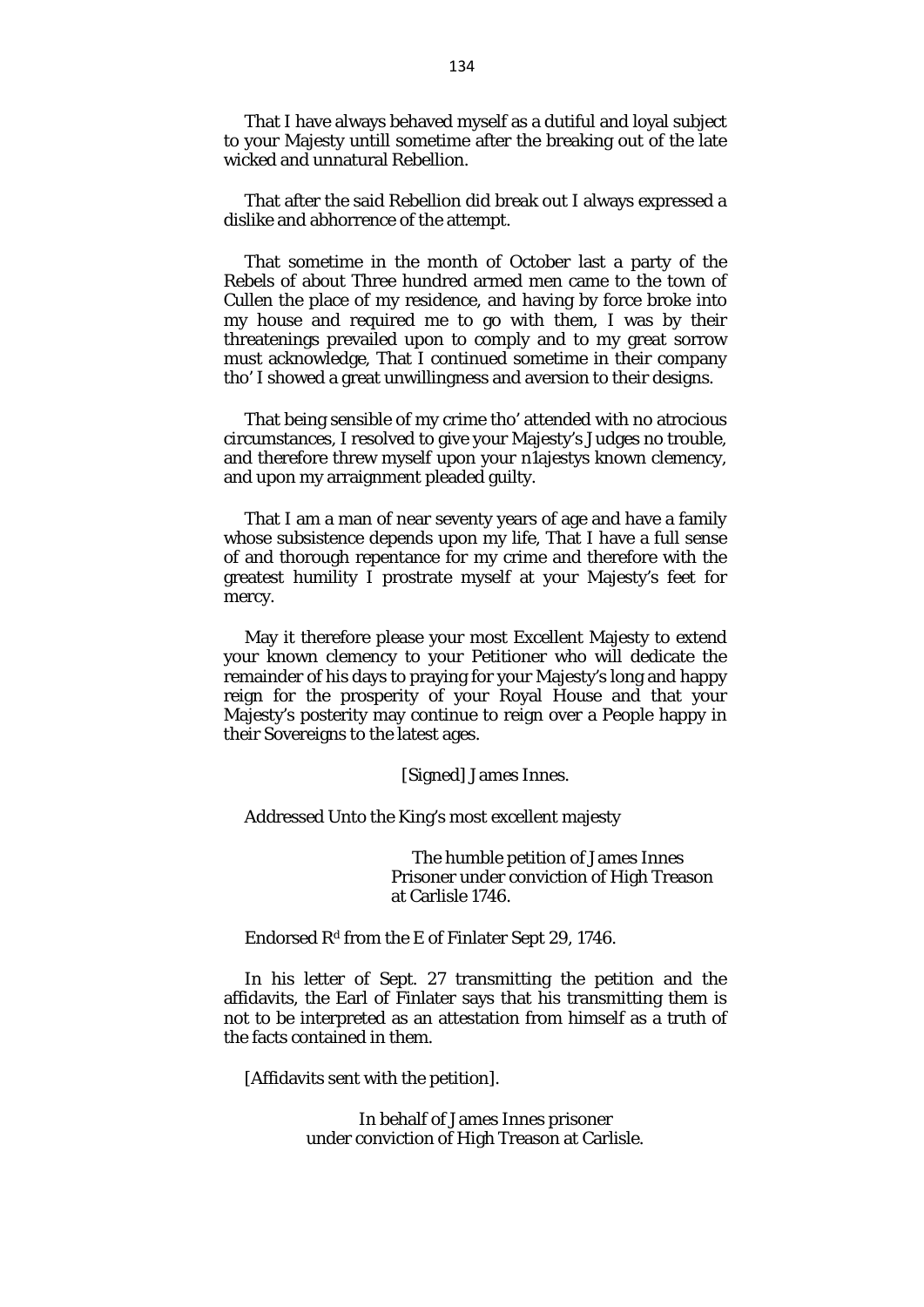William Mason, tide waiter in Cullen maketh oath. That he has lived long in the neighbourhood of James Innes presently prisoner in the Castle of Carlisle, and knoweth that the said James Innes is about seventy years of age, and has always behaved himself in a peaceable and dutifull manner as a loyal subject until sometime after the breaking out of the late horrid and unnatural Rebellion. That he has often conversed with the said James Innes before he was engaged therein and about the time of its breaking out and heard him always express in such a manner as shewed a dislike and abhorrence of the attempt. But that sometime in the month of October last one David Tulloch who was engaged in the Rebellion came to the town of Cullen where the Deponent and James Innes lived with a body of about three hundred men in arms, and the Deponent being at that time in company with the said James Innes knows that he refused to see David Tulloch who thereupon broke in by force to the room where James Innes was and required him to go along which after sometime with threats he prevailed on him to do tho' the Deponent has been informed that the said James Innes showed a great unwillingness and aversion to their design.

Signed W Mason

Sworn at Carlisle in the county of Cumberland the 12th day of September 1746 before me

#### T Burnett.

Affidavit of William Ord Merchant and Baillie of Cullen taken at the same date and in the same words.

Such was the plight of those unfortunates who had ventured their all with Prince Charles Edward Stuart. James Innes is a typical case, and we have ventured to give the above lengthy extracts to show the extremes to which these adherents of the unlucky Stuarts had come. We give a further extract from a letter by Mr. W. B. Blaikie:—

James Innes, Brother of Innes, laird of Coxton in Morayshire, a branch of the ancient family—Innes of Balveny in Banffshire, which had fallen into poverty through loyalty to Charles I. (At the 45 period, the head of the family Sir Robert, of Innes of Ortoun, had to enlist as a private dragoon, though he afterwards got a commission).

James Innes in 1745 was surveyor of the highways in Banffshire. At his trial he pleaded that he was "near to 70 years of age" and that 300 men came into Cullen (Banffshire, where he lived) and forced him to go with them. This was of course the constant plea of all the prisoners. He seems to have been with Glenbucket's people at first but he received a colonel's commission and was A.D.C. to Lord Ogilvy.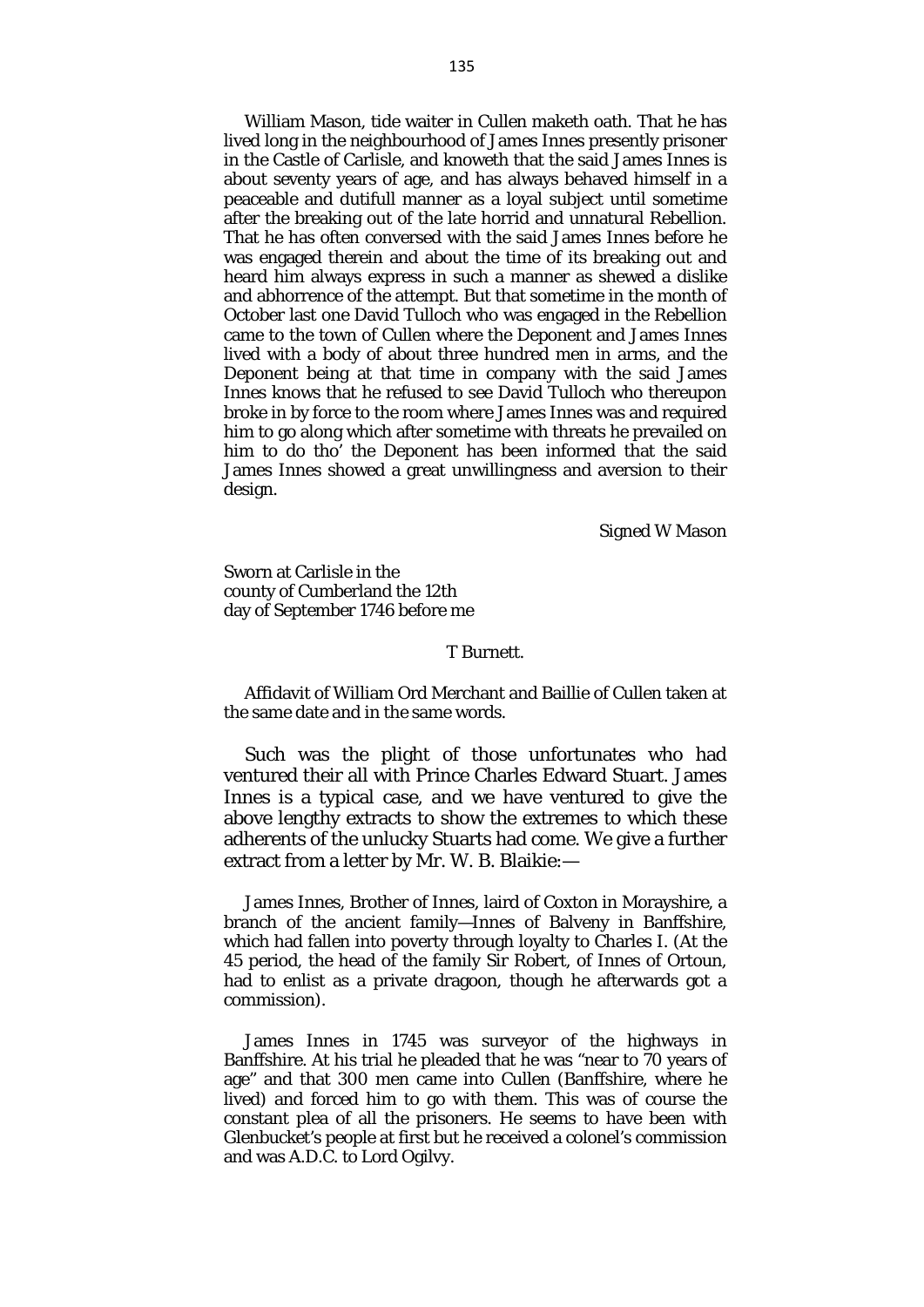The next of the Brampton sufferers in importance was Captain Patrick Lindesay, who, says Mr. Francis Stewart, was often called Peter—Peter being an effectionate cognomen for Patrick. He [in the State Papers called a "gentleman"] was a farmer or yeoman in Wester Deans, Peebleshire. He was keeper of the wardrobe at Holyrood to Prince Charles, and proclaimed the Prince as King at St. Andrews. He was captured in July, 1746; when along with six other fugitives he was made prisoner in the Braes of Angus, when he had come down from the mountain fastnesses to look for food. Both Innes and Lindesay pleaded guilty when arraigned, though we are informed that Lindesay "died with great resolution, but persisted in justifying what they had done."

Ronald Macdonald, another of the Capon Tree victims, was a private in the Edinburgh City Guard and deserted to the Prince. Mr. Blaikie says:—

He was certainly not the Ranald Macdonald who first aroused the enthusiasm of the Highland Chiefs. That Ranald was a brother of Kinloch Moidart and was Captain in Clanranald's regiment. He lived to be a father of 21 children and is supposed to be the author of the Macdonald narrative in the "Lockhart papers."

We have been the more particular in these identifications because in the county histories and other local works so many errors appear, and in the latest local publication dealing with this subject, the late J. A. Wheatley's *Prince Charlie in Cumberland,* (p. 50), we find the author surmising as to whether the Ronald Macdonald executed at Brampton, was the gallant young man who first roused the Highlanders' enthusiasm. We have now three prisoners left to deal with, Thomas Park, Peter Taylor, and Michael Delard. In the state papers very full accounts of Thomas Park and Peter Taylor are to be found. In his petition to the King, Thomas Park avers that "four Highland men came to his house armed and forciblie carried him off with them." That being "indicted for High Treason before your Majestys Commissioners of Oyer and Terminer at Carlyle, he did not dissemble his offence" but "pled guilty choosing to trust himself to your Majesty's known clemencie." On the other hand, there were witnesses ready to prove that Park "was a Sergt in the Manchester Regt that he marcht with the rebel army from Manchester to Derby and from Derby to Carlisle," also "that he had a white cockade in his cap, and that at Lancaster Kendal and Penrith he carryed an halbert in the Rebel army," "that he was in Carlisle when it was besieged by ye Duke of Cumberland, wore a plain sash, white cockade and hanger."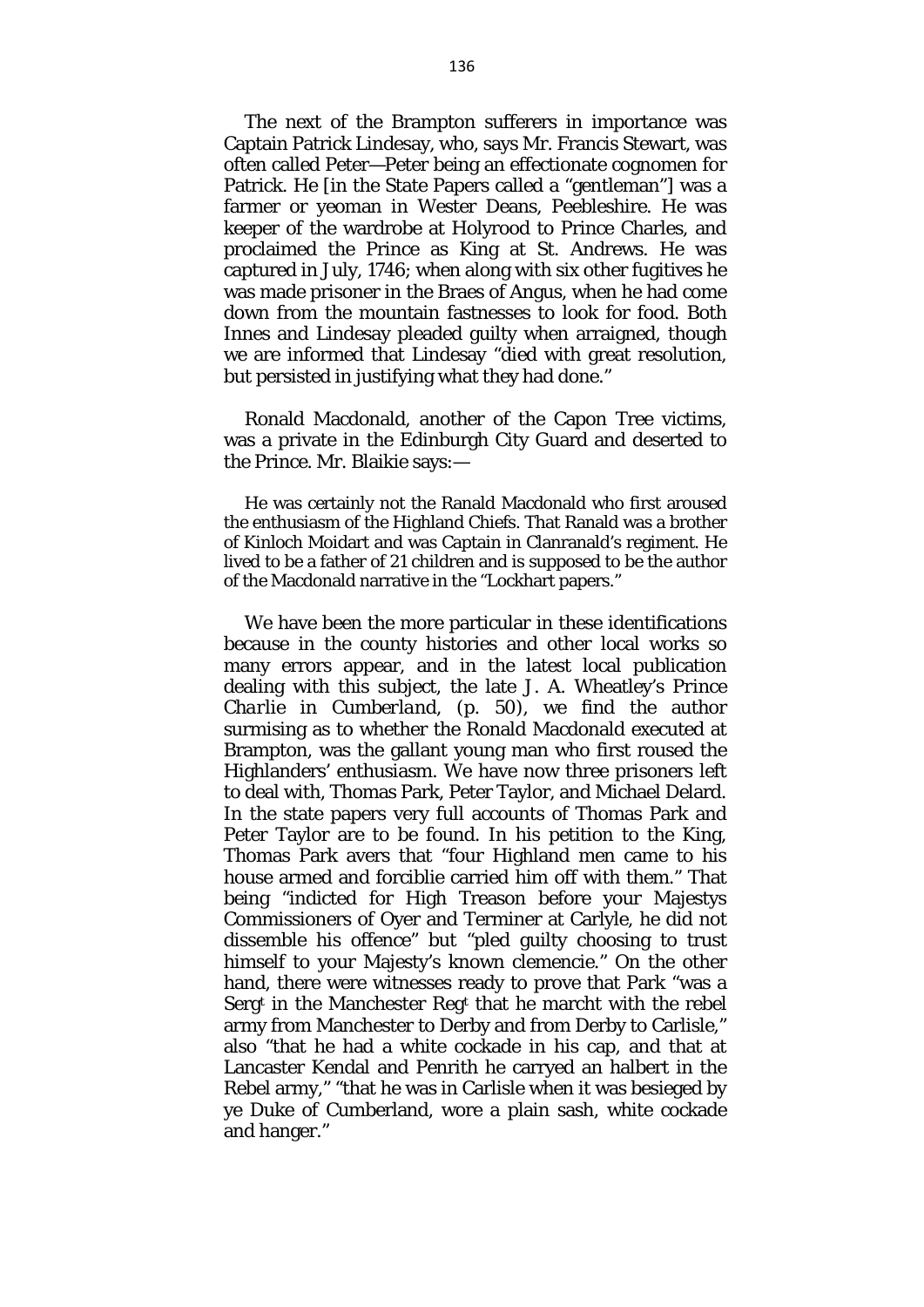Passing on to the remaining couple we find from the State Papers the following particulars:—

S. P.Dom George II. � October 1746 Vol. 88.

State of the cases of the Prisoners who appeared most guilty at Carlisle in L<sup>d</sup> Chief Baron's Letter Oct. 6, 1746.

Michael Dellard a common soldier in the Manchester Regt who straggled from the rest and by terror and threats raised contributions whilst the army marcht through Lancashire and was taken by the county people.

Peter Taylor was involved in the general guilt of accompanying the Rebels in arms as one of the Manchester Regt. After he was indicted at Carlisle, made his escape but was retaken at Shap on his way to Lancashire.

It appears that no further details of Dellard are in the State Papers, but from the Scots Magazine, 1746, we find that he was an Irishman. Peter Taylor's petition is very much like the others quoted, and expresses in very similar language "his deep sense of the mildness of the government and the justice of the terrible sentence he now his under." That all the six who were executed at Brampton were deeply involved in the raising, is clearly proven. Another fact brought out is that not all, who took part, were Highlanders. Here we have three Highlanders, two Englishmen and one Irishman. Regarding their execution we give another extract from the State Papers, being the letter of the High Sheriff regarding the execution:—

S. P.Dom George II. October 1746 Vol 88.

### Carlisle 22nd October 1746

#### My Lord

On Tuesday last were executed at Brampton agreeable to their sentence Peter Taylor, Michael Dellard, Ronald Macdonald, James Innes, Peter Lindesay, and Thomas Park, who behaved as becoming men in their condition. The three first were Roman Catholics and the last three Protestants; the other four who were ordered for execution along with the above were James Forbes, Richard Morison, Alexander Hutchinson and Stephen Fitzgerald, the three first were reprieved by your Grace's letter of the 17th instant & the last died in prison some time before the day of execution on whose body the coroner took an Inquest.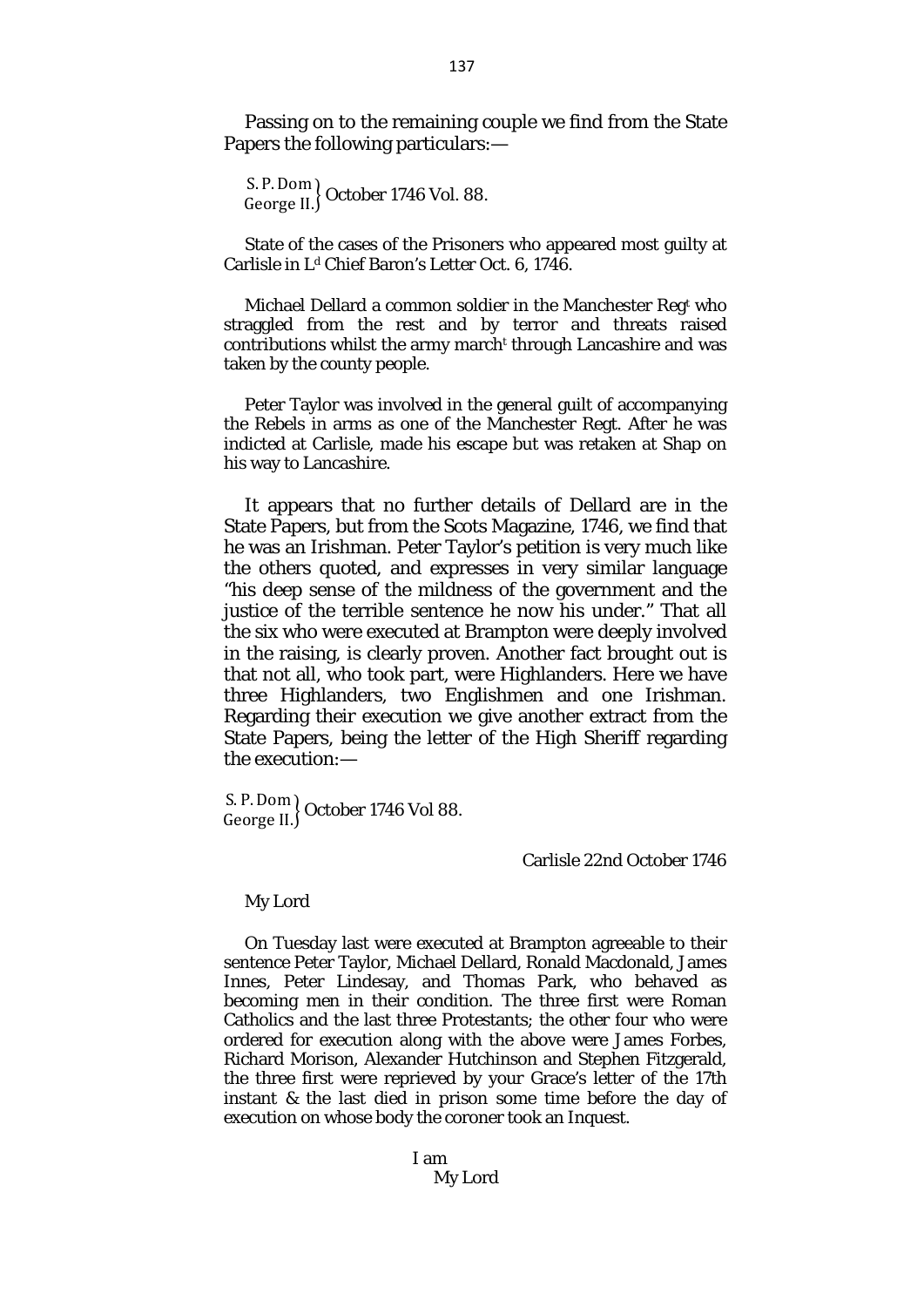Your Grace's most obedient humble servant Chr Pattinson Endorsed Carlisle Oct 22nd 1746 Mr Pattinson High Sheriff of Cumberland

So ends the tragedy. What became of the bodies of the prisoners is not known from official sources, but the following extract from Allan Cunningham is worth reproducing:—

We were told in our youth by an old lady, who when a girl, was present at the execution of some of the rebels at Carlisle that most of them (all fine young men) were not half dead when cut down; one of them actually struggled with the wretch, who opened his bosom to pluck out his heart. The scene she said haunted her fancy for half a century, and she never reflected on it without a shudder.

It is possible that many Bramptonians gazed on the same gruesome spectacle at the Capon Tree. Little wonder, indeed, is it then that the Capon Tree got the reputation of being the resort of ghosts and boggles, and for at least a century after the execution loomed largely in the talk of the country folk. The bodies, it is probable, were buried under its branches. At the funeral of the Carlisle victims, it is reported in a letter written by Lieut.-Colonel Howard, Governor of Carlisle Castle, that Mr. Douglas, Mr. Graham, the apothecary, Mr. Lowry and Mr. Campbell of Brampton assisted publicly—the latter as mourner, the other three as pall-bearers (Lord Albemarle's *Fifty Years of my Life*)*.* Whether "Mr. Campbell of Brampton" acted the part of mourner over the Capon Tree victims is not known. It is probable that Mr. Campbell himself had come to Brampton with the Prince, for we still have an old lady living here whose grandfather, Robert Campbell, came to Brampton in the "45" and settled in the place. Why the Capon Tree was chosen or why the prisoners were brought to Brampton for execution cannot now accurately be discovered. Conjecture and surmise lead us to think that where the Prince had stayed there the rebels were hung as a warning to those inhabitants who had been fascinated by the urbanity of his bearing and the romance of his undertaking—no less an undertaking than regaining a lost crown and kingdom.

Turning now to the story of the Judges we might give in his own words the description given by Lord Macaulay *(History of England,* vol. i, chap, iii.)

No traveller ventured into that country (Cumberland and Westmorland) without making his will. The Judges on Circuit with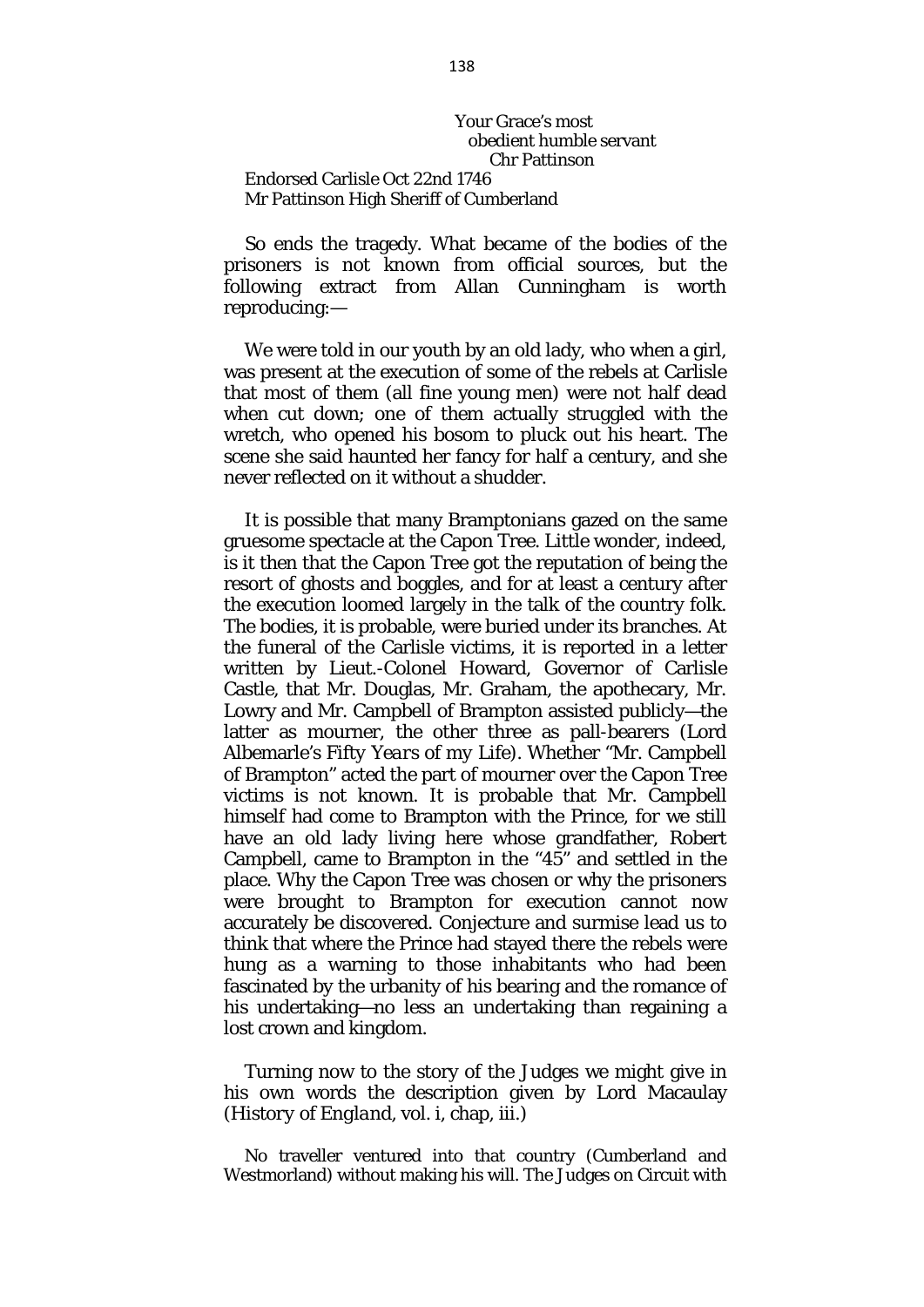the whole body of barristers, attorneys, clerks and serving men rode on horseback from Newcastle to Carlisle, armed, and escorted by a strong guard under the command of the Sheriffs. It was necessary to carry provisions, for the country was a wilderness which afforded no supplies. The spot where the cavalcade halted to dine, under an immense oak, is not yet forgotten.

This reference to the Capon Tree is grounded on Hutchinson's *History,* and though as we have already seen there is reason to discredit the story of the Judges dining on capons and other comestibles, there is no room to doubt that they rested under this tree, which stood on such a convenient place for that purpose. The old road by which it stood is a continuation of the ancient Stanegate or Carelgate, the Northumberland portion of which can still be partly traced, ("The Military Road in Cumberland," by T. H. Hodgson, these *Transactions,* N.S. ii, p. 274). We believe also that a considerable portion of it in Cumberland in the Brampton locality can also be traced. Another reason for believing that the cavalcade halted here is that the tree was a very large one, and though when Hutchinson wrote, it was then in great decay, from the picture drawn by Rev. W. Ford in 1833 we can in some measure imagine what it had been in its prime. The disappearance of the tree has been hastened by the zeal of the younger portion of the population, who used to knock pieces off and take them away as curiosities. Every vestige of this once majestic oak has now gone, but we are glad to know that the site has been (August, 1904) permanently marked by a graceful and appropriate memorial.

In closing we remark that this tree forms the basis on which is written what purports to be an historical account of the executions at the Capon Tree. It appeared in the *London Journal,* Feb. 10, 1855, but is so grossly overdrawn and inaccurate that no reliance can be placed on its statements. The heading is "The Tragedy of the Capon Tree in 1745." In it the writer states that—

On the anniversary of the execution the spirits of the rebels even in the daytime are seen flitting about with airy ropes round their necks, and incoherent shrieks as if from shadowy forms disturbed are heard ... The dread inspired by the sayings and accounts of old wives and father greybeards, of the fearful sights that some of them had seen in this gloomy place, checked even the young and bold from approaching too near the Capon Tree."

And even yet Brampton mothers frighten rebellious youngsters with Capon Tree boggles, but we, more prosaic and matter of fact, leave with regret these and all other